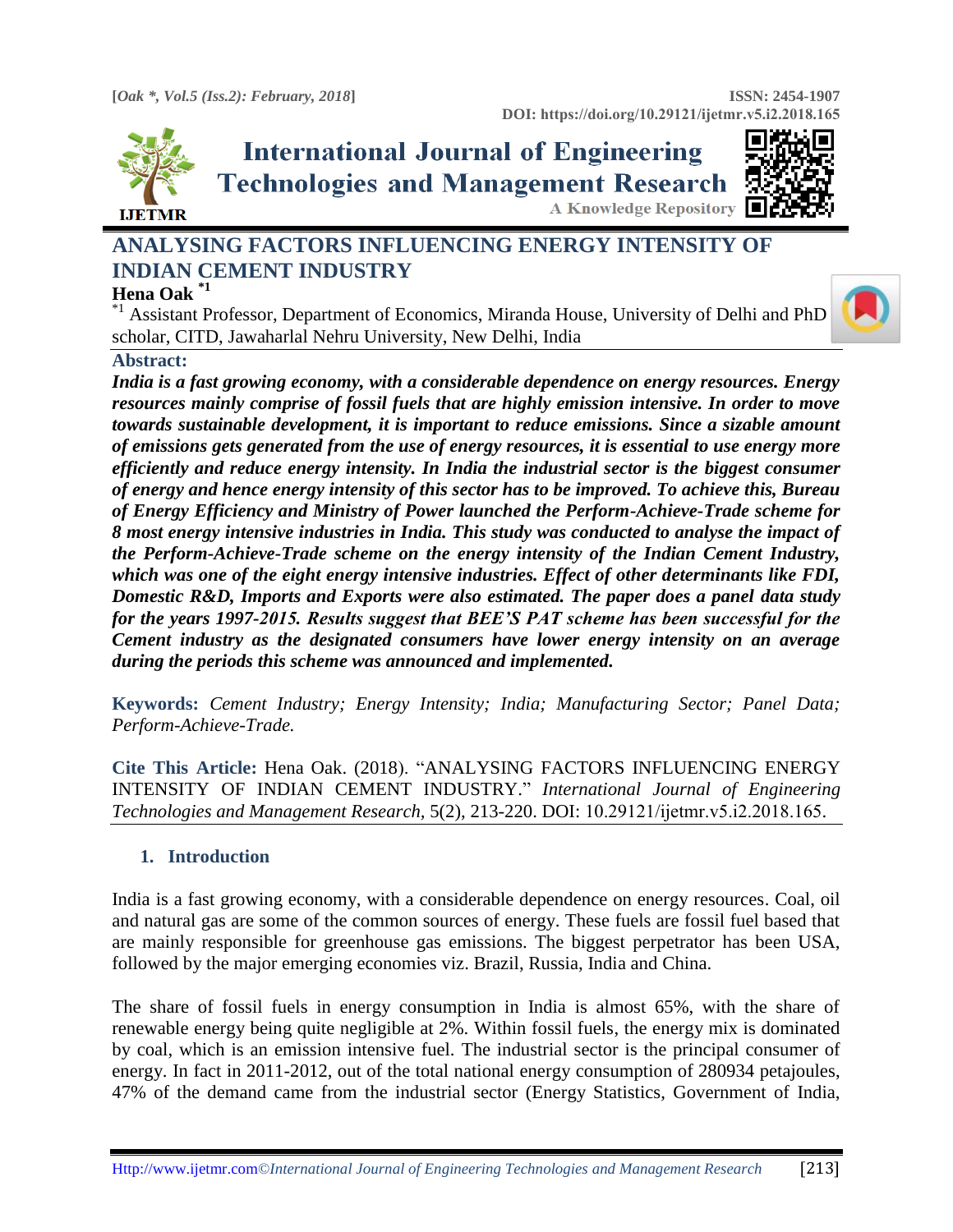2013). In order for India to attain sustainable development, it is essential to use the energy resources judiciously. This will be both costs saving as well as environment friendly.

The closest measure of how efficiently energy resources are being used is Energy Intensity. It is defined as the amount of energy consumed per unit of GDP. Fortunately, globally energy intensity declined from 10.2MJ/US\$ to 7.9 MJ/US\$ in the last decade 1990-2010 (IEA). Besides USA, the contributions of China and India have been significant. In the Indian case, energy intensity declined by almost 2.4% for the period 1990-2010 (Eurostat). In this, the contribution of the manufacturing sector has been quite important, where energy intensity fell by almost 1.8% in 2011-12. In fact, a few studies on determinants of energy intensity in the Indian industrial sector have also found a decline in energy intensity in Indian industries (Goldar 2010 & 2012; Sahu and Narayanan, 2011).

The Government of India has played a vital role in assisting the industrial sector achieves a decline in energy intensity. The government outlined 8 National Missions under the National Action Plan on Climate Change. One of the national missions is the National Mission on Enhanced Energy Efficiency (NMEEE). As a part of NMEEE, the Ministry of Power and Bureau of Energy Efficiency (BEE) launched "Perform-Achieve-Trade" (PAT) scheme in the year 2007.The PAT scheme identified 8 most energy intensive industries, viz., Cement, Aluminium, Iron & Steel, Fertilizer, Pulp & Paper, Textile, Chlor-alkali and Thermal Power. Within each industry, a set of most energy consuming plants were identified. These were called designated consumers. Almost 45%of the demand for commercial energy use in India comes from these designated consumers (BEE). Individual plant specific energy intensity reduction targets were set for each designated consumer, which was required to be met by the end of PAT Cycle I, i.e., 2012-13 to 2014-15.At the end of PAT Cycle I, designated consumers who meet their targets would be given tradable Energy Saving certificates or ESCerts, and the designated consumers who fail to meet their targets would have to buy ESCerts to continue production.

This paper has done a firm level, panel data analysis of the Cement industry in India. The objective of the paper was to test if the PAT scheme had been successful in reducing the energy intensity of the cement firms. Besides the PAT scheme, there are other factors also that influence energy intensity. The paper estimated a fixed effects model to evaluate the effect of these other factors, like FDI, domestic R&D, imports, export and size of the firm; on the energy intensity of the cement firms. The sample period of the study is April 1997-March 2015.

The rest of the paper is organised as follows. Section 2 reviews the existing studies on energy consumption and energy intensity. Section 3 describes the econometric model and variables used in the study. The empirical results are explained in section 4. The main findings of the paper are summarized in section 5.

#### **2. Literature Review**

In the area of research pertaining to energy intensity, there are both macro level studies that look at the effect of various factors on the energy intensity of a group of countries as well as micro level individual country case studies. The paper by Hubler and Keller (2009) uses macro level data to discuss the impact of FDI and gross fixed capital formation in new technologies relative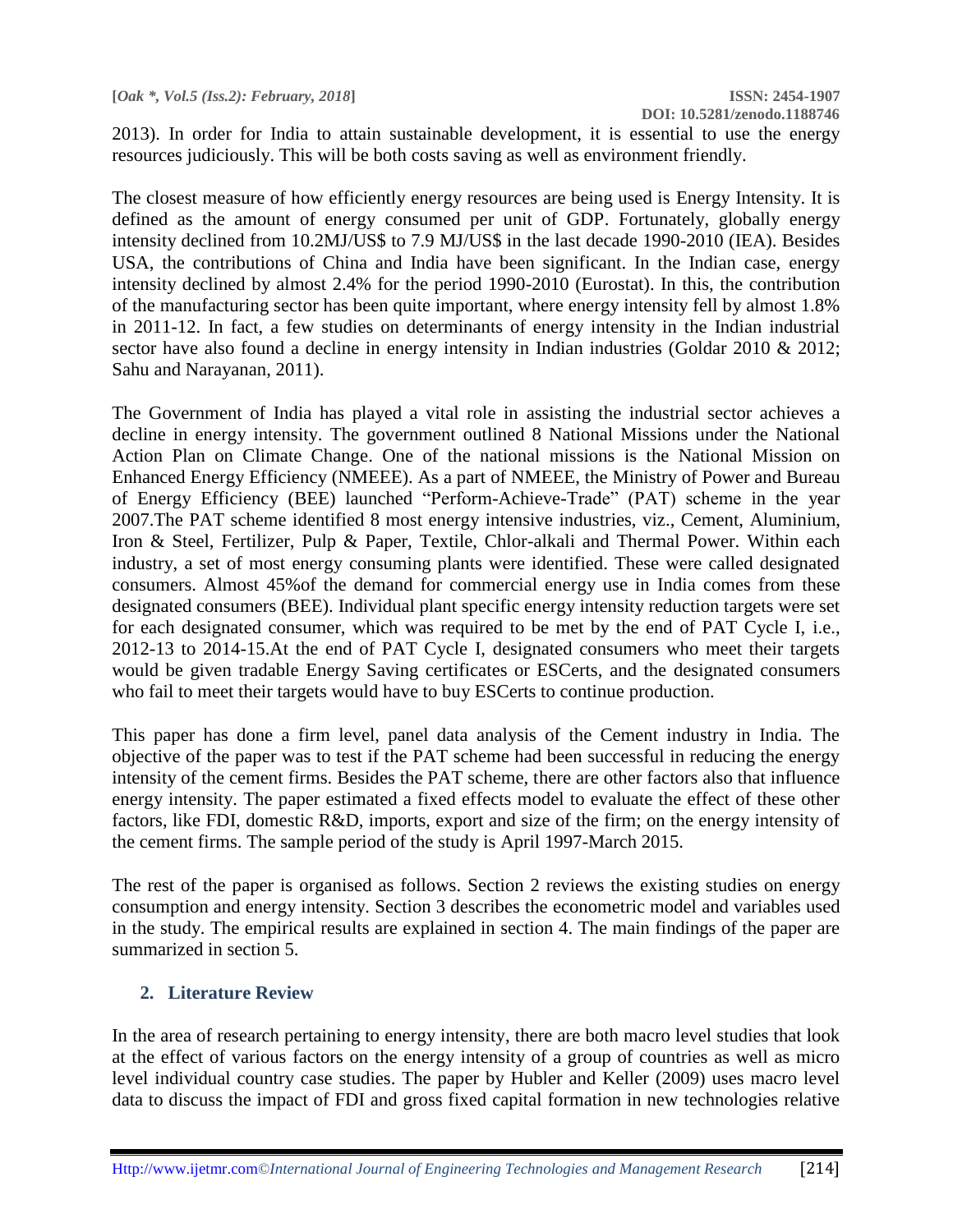to GDP on the energy intensity of developing countries. They estimate a fixed effects regression model for 60 developing countries (including India) for a period 1975-2004. But since the study comprises of such a heterogeneous set of countries, the results are quite ambiguous.

The paper by Pao et al (2011) tries to be more specific by restricting itself to BRIC nations. Their objective is to estimate the effect of energy consumption, GDP and FDI on carbon dioxide emissions in BRIC countries and test for granger causality between these variables for a sample period of 1980-2007. They apply a linear-log quadratic fixed effects model. Broadly the paper concludes that  $CO<sub>2</sub>$  emissions are highly responsive to energy consumption and GDP, but not to FDI. There is also bidirectional causality between FDI and  $CO<sub>2</sub>$  emissions, which could be evidence of pollution haven. More FDI increases the scale of economic activity in the countries, which further adds on to the emissions. But at the same time, foreign companies help to transfer green technology to the host countries, which play a positive role towards reducing emissions

The micro level studies focus on individual countries and thus are more rigorous case studies. Fisher-Vanden et al's (2004) paper is one of the early studies about the determinants of China's declining energy intensity. They take a sample of 2500 medium and large sized industries from 1997-1999 and identify energy price, ownership, R&D innovation, changing industry composition, and changing regional composition as the independent variables. Using the technique of Seemingly Unrelated Regression, the paper concludes that improvement in energy productivity makes a larger contribution to energy intensity than sectoral shifts.

The papers by Lei et al (2012) and He et al (2012) look at the role of FDI in transferring technology from the developed countries to China. Lei et al (2012) use autoregressive distributed lag model for the period 1960-2008 and find that FDI acts as the channel for international technology spillover. They also find that labour is a clean input because it is not correlated with  $CO<sub>2</sub>$  emission, while there is evidence of correlation between capital and emissions. Similarly He et al (2012) use a multivariate VAR model to test for granger causality between energy consumption, economic growth and FDI in Shanghai, China from 1985 to 2010. The paper finds unidirectional granger causality from real GDP to FDI. It also finds that increase in FDI leads to a fall in energy consumption mainly because it improves energy efficiency through technology effects.

Role of exports as a potential determinant is examined by Zheng et al (2011) and Sultan (2012) for China and Mauritius respectively. In the Chinese case, between 1999-2007, there was a sustained increase in exports, along with declining industrial energy intensity. Zheng et al (2011) hypothesized that energy intensity is correlated with exports and estimated a feasible generalized least square model using 20 sub-sectors of the Chinese industrial sector. But the results indicate that rising exports actually cause energy intensity to rise as well particularly because China's abundant low-cost coal and lax environmental laws have encouraged MNCs to transfer their energy intensive production here. Sultan (2012) evaluates the impact of various factors on the energy intensity of the textile and clothing sector of Mauritius using plant level data, with a special focus on export oriented firms. Results show that firms that produce more for exports have lower energy intensity because they cater to a larger market and can benefit from economies of scale. Moreover the demands of foreign clients may motivate them further to adopt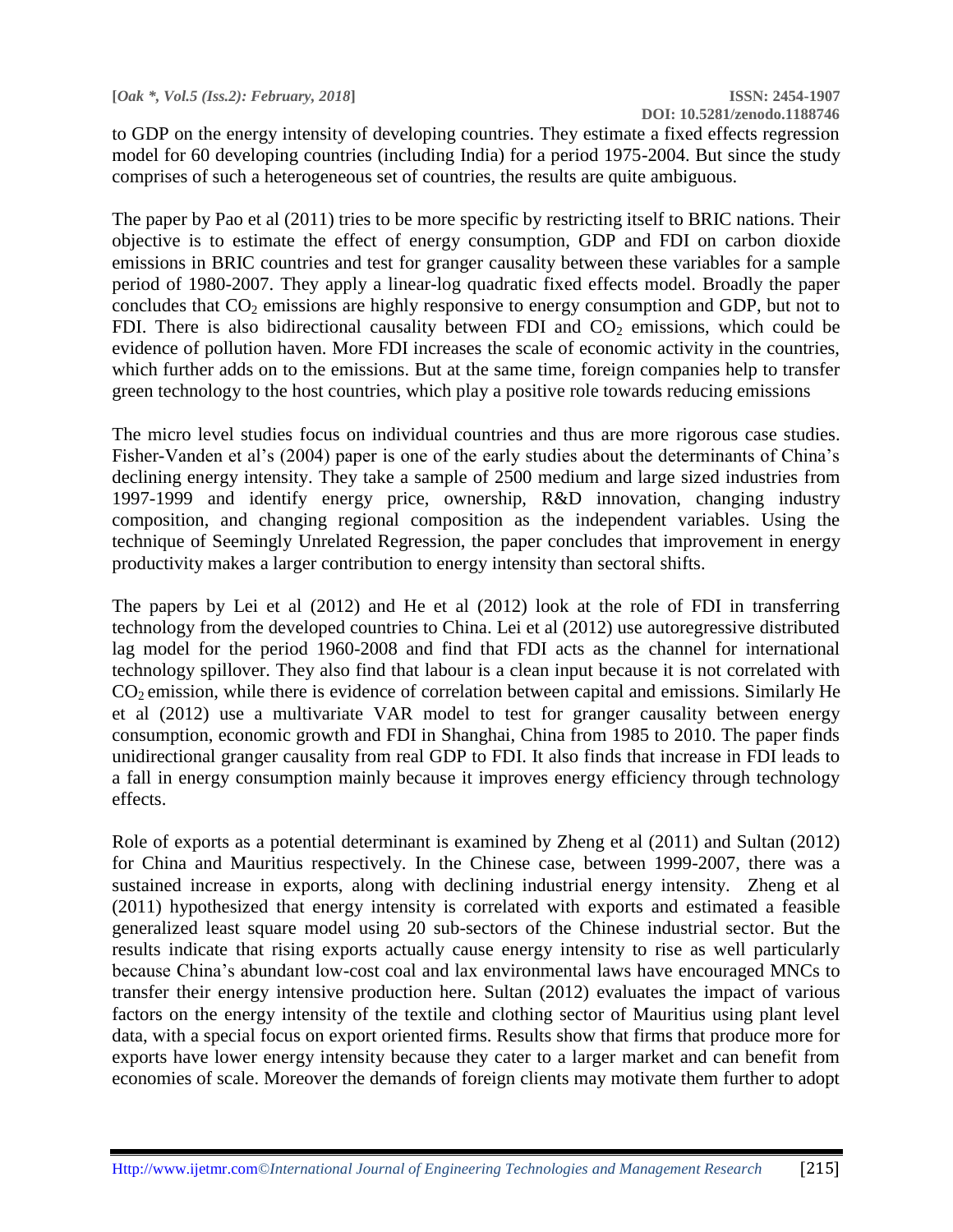**DOI: 10.5281/zenodo.1188746**

energy efficient technique of production. This conclusion is in sharp contrast to what Zheng et al (2011) found for China.

Indian manufacturing sector has always been the highest consumer of energy. But in the recent past energy intensity in the manufacturing sector has been declining. Goldar (2010) finds that at the industry level there was a fall in energy intensity due to rising energy prices and technological improvement. At the firm level technology was found to be more important than prices. The other notable fact was heterogeneity in the energy intensity of firms across states. This could be due to differences in energy prices because the states that faced higher prices were forced to use electricity and coal judiciously. Within the energy intensive industries foreign firms were found to have better energy efficiency than domestic firms. Sahu and Narayanan (2011) focus on the determinants of industrial energy intensity in the Indian manufacturing for a sample period of 2000-2008. They have used a sample of 28120 observations. They estimate a panel data multiple regression econometric model with energy intensity as the dependent variable. The general empirical finding of this paper is that industries have become more energy efficient in the sample period.

#### **3. Data, Variables and Econometric Methodology**

The paper estimated a panel data model for 52 cement firms for a sample period of April 1997 – March 2015. Energy Intensity of the *i*<sup>th</sup>firm was the dependent variable. It has been defined asthe energy consumed per unit of output produced by the  $i<sup>th</sup>$ firm.But due to lack of data availability on total energy consumption and total production of cement firms, the paper has usedPower & Fuel expenditure (in Rs. million)andTotal Sales (in Rs. million) as proxy variables. Hence energy intensity was defined as:

Energy Intensity = 
$$
\frac{Power & Field\ expenditure\ (Rs. million)}{Total\ Sales\ (Rs. million)}
$$

Power & Fuel expenditure includes total expenditure on all energy inputs used in the production process by cement firms. The explanatory variables in the study have been defined as follows:

- (i) Perform-Achieve-Trade dummy variable (*PAT*) –Since PAT scheme is a qualitative variable, its effect has been analysed using a dummy variable. The dummy variable *PAT*takes value 1 for the firms that have been identified by BEE and for the years 2007-08 to 2014-15 and 0 otherwise. Though the implementation period of PAT scheme was from 2012-13 to 2014-15, the paper considers the effect from 2007-08 because the scheme was announced and designated consumers notified in 2007.
- (ii) Foreign direct investment intensity (*FDI*) This variable captured the amount of foreign investment in a firm because firms with higher FDI were likely to be technically superior. In the Chinese case there is evidence of FDI leading to a fall in energy consumption through the technology effect (Lei et al, 2012; He et al, 2012). Due to lack of data on firm level foreign capital inflows, the paper took percentage of foreign shares in a firm as a proxy, with FDI defined as anything above 10%.*FDI* is defined as the ratio of foreign direct investment to total sales.
- (iii) Domestic Research & Development intensity (*RD*) Indigenous clean technology can be developed through investments in R&D. This would help in reducing energy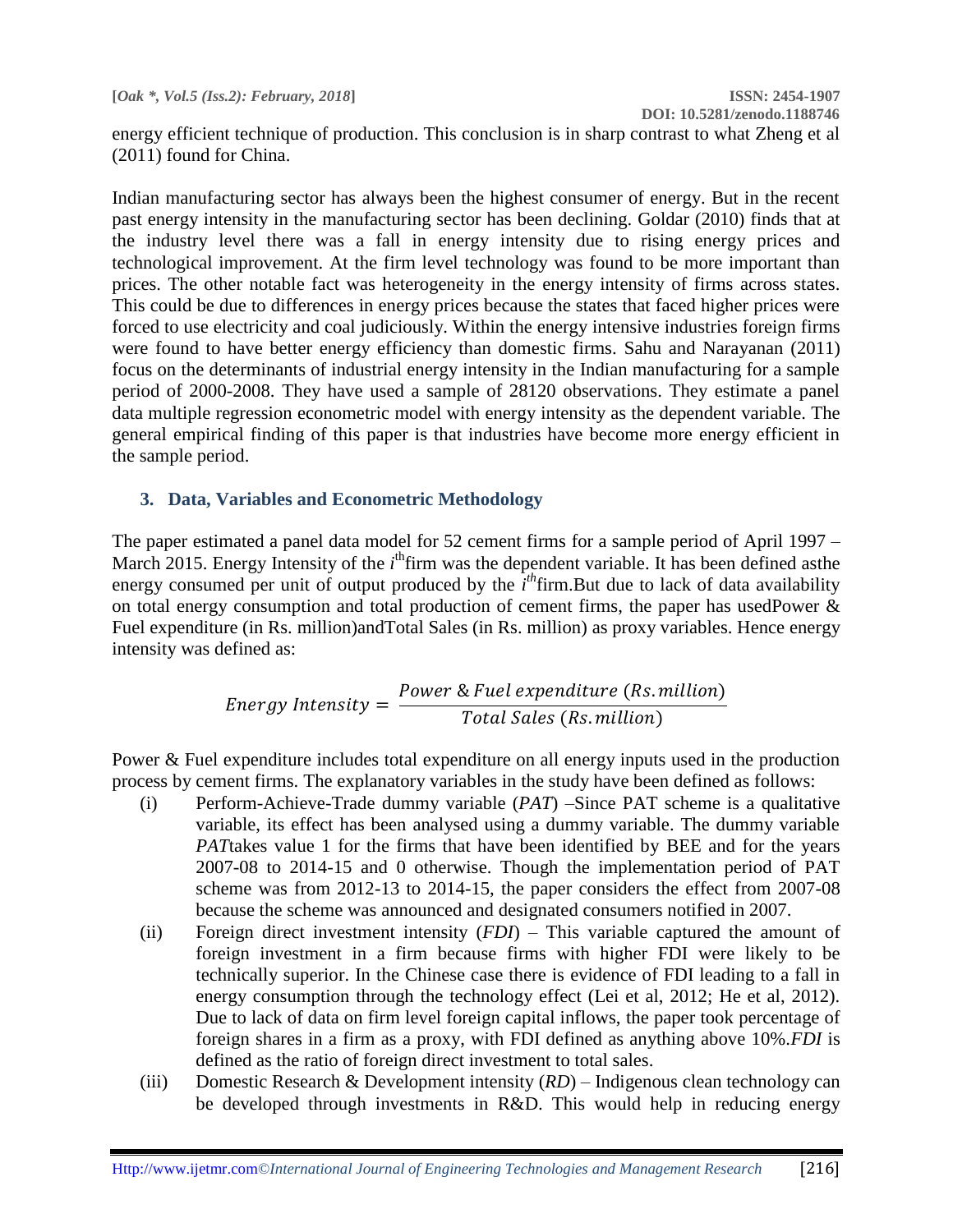intensity of firms. In fact literature has examples of the positive effect of domestic R&D on the energy intensity of firms (Teng, 2012;Aixiang, 2011) Domestic R&D would also improve a firm's capacity to absorb superior foreign technology flowing through FDI. *RD*is defined as the ratio of domestic R&D (in Rs. million) to total sales (in Rs. million).

- (iv) Import intensity (*Imp*) This variable includes import of raw materials and capital goods and foreign exchange spending on royalty and technical know-how .*Imp* is defined as the ratio of total imports (in Rs. million) to total sales (in Rs. million).
- (v) Export (*Exp*) –Export orientation of the firm would indirectly affect energy intensity through international competitiveness. Globally with consumers becoming more aware about the pollution problem, firms have started a number of efforts like carbonlabelling, which describes carbon dioxide emitted during manufacturing, transporting and disposing a consumer good. India has a "Green Rating Program" which rates industrial units in a sector on the basis of their environmental performance. Therefore firms need to project themselves as environmentally friendly in the international markets.*Exp* is defined as the ratio of total exports (in Rs. million) to total sales (in Rs. million).
- (vi) Size intensity (*Size*)– This variable is proxied by Net Fixed Assets of a firm (in Rs. million). Larger firms are assumed to use better technology because they can make investments to modernize their units and can also collaborate with foreign firms. *Size* is defined as the ratio of net fixed assets to total sales.

Data on all the quantitative variables have been taken from the Prowess database. Prowess is a product of Centre for Monitoring Indian Economy that provides economic databases for India. It contains financial performance data of over 40,000 Indian companies. It was built from company annual reports, quarterly financial statements and stock exchange feeds. For the dummy variable *PAT*, The Ministry of Power, Government of India's Perform-Achieve-Trade document published in July 2012 was used to identify the names of designated consumers of the cement industry.

The paper estimated a fixed effects model to evaluate the effect of PAT scheme and that of other control variables on the energy intensity of cement industry:

$$
EI_{i,t} = \alpha_0 + \alpha_1 PAT + \alpha_2 FDI_{i,t-1} + \alpha_3 RDI_{i,t-1} + \alpha_4 Imp_{i,t} + \alpha_5 Exp_{i,t} + \alpha_6 Size_{i,t} + \varepsilon_{i,t}
$$

Variables *FDI* and *RD* have been lagged by one period because any technology that is likely to spill over through FDI or any impact due to improvement in domestic R&D would be not be felt immediately.

#### **4. Empirical Results**

This section has evaluated the effect of the PAT scheme and that of other determinants on the energy intensity of cement firms.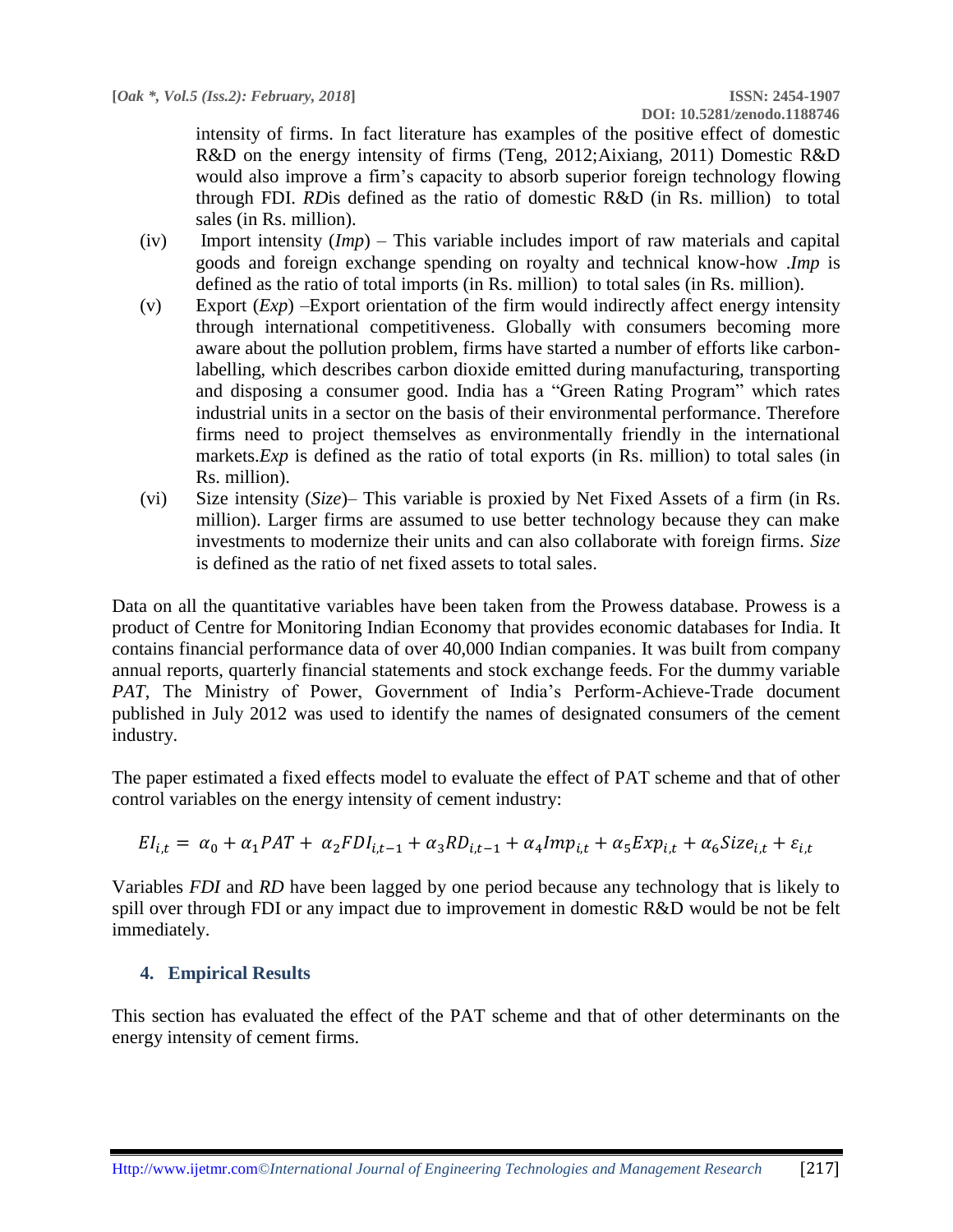| <b>Variables</b> | <b>Model 1</b> |
|------------------|----------------|
| <b>PAT</b>       | $-0.137**$     |
|                  | (0.0630)       |
| $FDI_{i,t-1}$    | 1.275          |
|                  | (5.890)        |
| $RD_{i.t-1}$     | $-3.207$       |
|                  | (8.622)        |
| $Imp_{i,t}$      | $-1.338**$     |
|                  | (0.534)        |
| $Exp_{i,t}$      | $-0.565$       |
|                  | (1.350)        |
| $Size_{i.t}$     | $0.000927***$  |
|                  | $(1.02e-05)$   |
| Constant         | $-1.368***$    |
|                  | (0.0628)       |
| R-squared        | 0.195          |
| Observations     | 702            |

Table 1: Effect of various factors on  $EI_i$ , of cement firms

*\*,\*\* and \*\*\*: Null hypothesis rejected at 10%, 5% & 1%; levels of significance respectively. Robust Standard Errors in parenthesis.*

The coefficient of *PAT* was negative and statistically significant. Average energy intensity of designated consumers was lower than that of other firms in the years 2007-08 to 2014-15. This indicated that the Perform-Achieve-Trade scheme had been successful in reducing energy intensity of the designated consumers.

 $FDI_{i,t-1}$  had a positive and statistically insignificant impact on energy intensity. Since cement industry has not been one of the top FDI attracting sectors, FDI did not play any role in improving the average energy intensity of the cement firms.

The impact of  $RD_{i,t-1}$  on average energy intensity had been insignificant. In the past Indian manufacturing sector did not have stringent environmental laws. Therefore most of the investments could have been made towards improving the characteristics of the product than improving production technology. It is only now with the introduction of the PAT scheme that there is an incentive to control the energy consumption levels through investments in domestic R&D.

Imports had the desired effect on energy intensity. Results indicated that a rise in imports per unit sales caused average energy intensity to decrease. Since imports included foreign exchange spending on technical know-how, it implied that domestic firms were serious about cleaning their production technology by importing knowledge from abroad.

Exports, on the other hand had a negative but statistically insignificant impact on energy intensity. India has not been a major exporter of cement, despite the industry having a lot of excess capacity. This was mainly due to the high taxes imposed by the government, infrastructure constraints at the ports and encouragement to cement imports (which could be because of declining availability of coal for cement production). As per the India Cement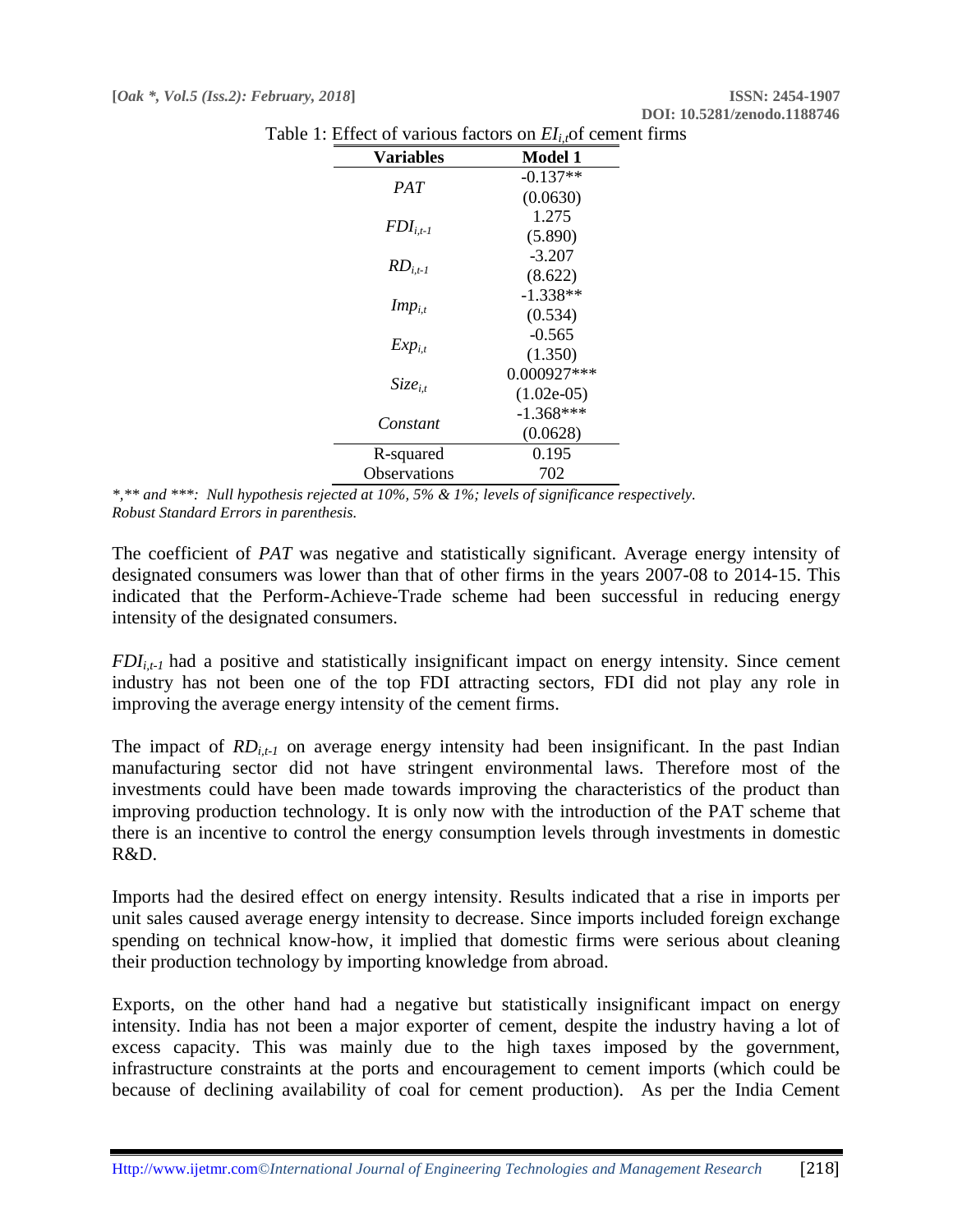**[***Oak \*, Vol.5 (Iss.2): February, 2018***] ISSN: 2454-1907**

# **DOI: 10.5281/zenodo.1188746**

Review, prior to 2007 exports were rising. But they declined quite steeply between FY2007- FY2012. Since our domestic per capital consumption is far less than that of other developing countries like China, India should take advantage of economies of large scale production by expanding to foreign markets. Our potential targets could be countries like Bangladesh, Nepal, Sri Lanka, Maldives and UAE mainly because they are geographically closer and transportation can be a major cost as cement is a bulky product.

Finally, a rise in *Size<sub>it</sub>* caused average energy intensity to rise and the results were statistically significant. Large sized firms would have more resources to make investments in improving production technology. But absence of stringent environmental laws had not encouraged firms to invest in technological up-gradation.

#### **5. Conclusion**

India has been one of the major consumers of primary energy that includes emission intensive fossil fuels. But the manufacturing sector, which is the main consumer of energy, registered a decline in energy intensity. The paper analysed if the PAT scheme had contributed towards decline in energy intensity of the cement firms. The paper found that designated consumers have lower energy intensity than the other firms in the periods PAT scheme was announced and implemented. This trend is encouraging since these firms were the most energy intensive firms within the industry. PAT scheme is also efficient since it depends on trade in ESCerts, which is a marketable instrument. A successful implementation of a market based scheme like PAT would encourage the government to extend its scope to incorporate more firms within the existing eight industries. The scheme can also be extended to include more industries beyond the current eight industries. A fall in energy intensity would also play an extremely crucial role in helping India reduce carbon emission by 20-25% by the year 2020.

#### **References**

- [1] Aixiang, T., Research on Relationship between Energy Consumption Quality and Education, Science and Technology based on Grey Relation Theory, Energy Procedia.5, 2011, 1718- 1721.
- [2] Fisher-Vandena, K., Jeffersonb, G., Liuc, H. and Tao, Quan, What is driving China's decline in energy intensity?, Resources and Energy Economics. 26, 2004, 77–97.
- [3] Goldar, B., Energy Intensity of Indian Manufacturing Firms: Effect of Energy Prices, Technology and Firm Characteristics, Science, Technology & Society. 16(3), 2010, 351-372.
- [4] Goldar, B., Input Substitution and Technical Change in Indian Manufacturing, 1973-2007, The Journal of Industrial Statistics. 1 (2), 2012, 169 – 181.
- [5] Government of India, Energy Statistics 2013, Central Statistics Office, National Statistical Organisation, Ministry of Statistics and Programme Implementation. 2013.
- [6] He, W., Gao, G. and Wang, Y.,The relationship of energy consumption, economic growth and foreign direct investment in Shanghai, Advances in Applied Economics and Finance (AAEF) 507. 3(1), 2012.
- [7] Hübler, M. and Keller, A., Energy Savings via FDI Empirical Evidence from Developing Countries, Environment and Development Economics. 15 (1), 2010 59-80.
- [8] Lei, Rihui, Zhang, Y. and Wei, S., International Technology Spillover, Energy Consumption and CO2 Emissions in China", Low Carbon Economy. 3 (3), 2012, 49-53.
- [9] Oak, H., Factors Influencing Energy Intensity of Indian Cement Industry, International Journal of Environmental Science and Development.8 (5), 2017.